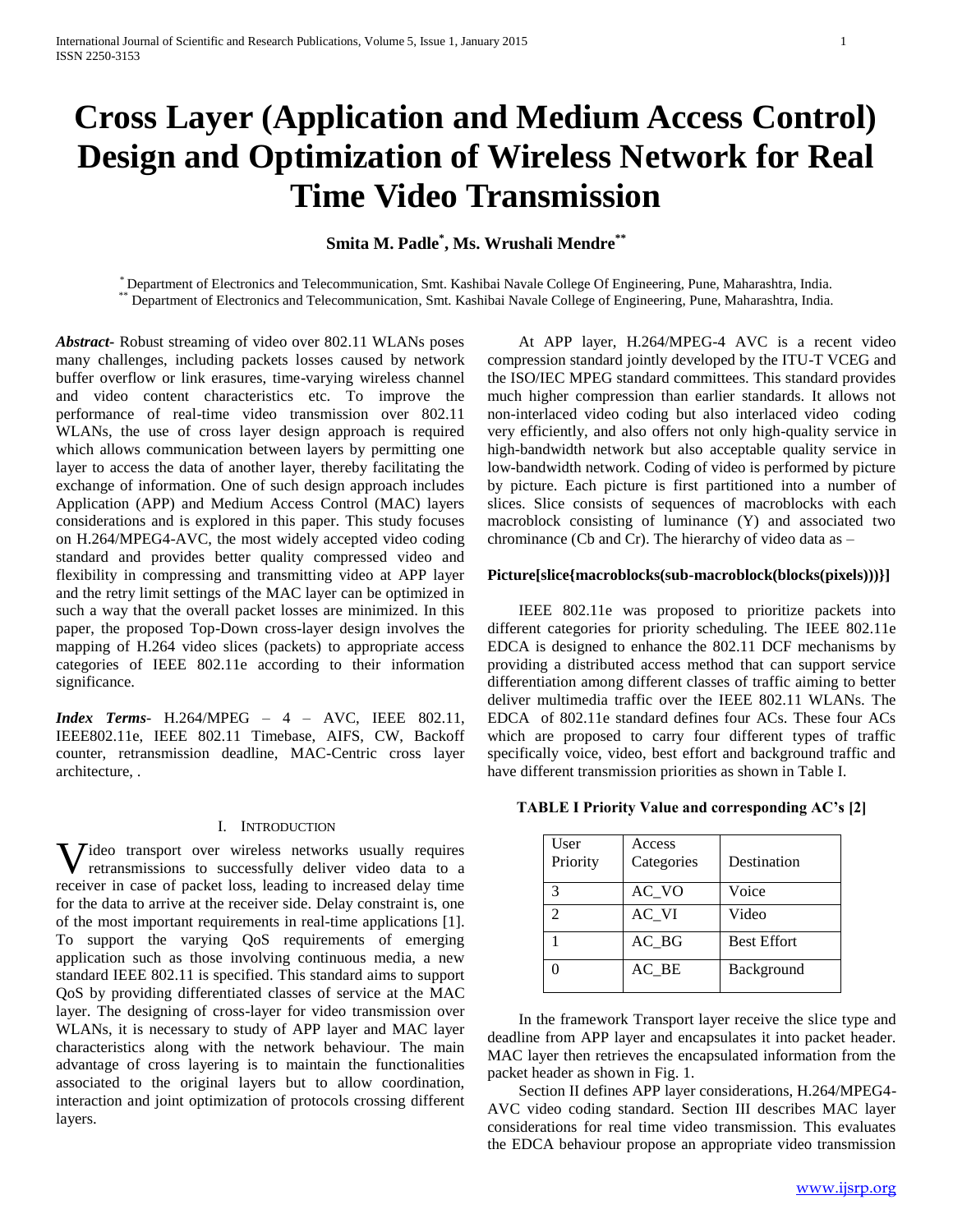techniques. Section IV introduce a proposed cross-layer design approaches to achieve optimized video transmission over WLANs. Section V discusses the conclusions of this work.



**Fig. 1 Cross Layer Architecture [2]**

## II. APP LAYER CONSIDERATIONS

 In WLANs, video applications can be classified into two different scenarios: real-time video transmission and video streaming [3].

 The H.264/MPEG-4 AVC video codec used for video transmission over various networking environments also known as MPEG\_4 Part 10 or MPEG-4 AVC. The different types of slices in H.264 include three basic slices are I slice, P slice, B slice and two derived slice type called SI- and SP-slice [4]. Typically, I-slices contain more video information and the coding reference frame for other frames (P and B frames) and Frame I - the first level of priority, Frame P - second level of priority and B frame belongs to the lowest level of priority.

## *Video coding solutions for APP layer are:*

 There are different video coding solutions for APP layer are: *The error resilience tools* are Slice structuring, FMO, Data partitioning and Error concealment, *RDO (Rate Distortion Model)* mode used for rate control in APP layer to adapt the video traffic to the network bandwidth. *JSCC (Joint Source and Channel Coding) schemes* attempt to develop APP layer solutions that consider both source coding rate as well as channel coding rate simultaneously. JSCC can efficiently utilize the UEP (Unequal Error Protection) algorithm to increase the transmission robustness of the video bit streams [3].

 H.264/AVC video coding use two layers namely, VCL and the NAL [1]. VCL contains specifications of the video-encoding engine including motion compensation, transform coding of coefficients, quantization and entropy coding. Building Block of NAL are NAL units, parameter sets and access units. NAL is responsible for the encapsulation of the coded slices into transport entities of the network.

 H.264/AVC achieves higher coding efficiency not only for progressive but also for interlaced video. It includes the concept of profiles [4]. *Profiles:*

 The H.264/AVC standard defines subsets of coding tools intended for different classes of applications called Profiles. A decoder may choose to implement only one subset (profile) of tools.

 *1) The Baseline profile* includes I- and P-slice coding, enhanced error resilience tools (flexible macroblock ordering (FMO), arbitrary slices and redundant slices), and CAVLC. It was designed for low delay applications, as well as for applications that run on platforms with low processing power and in high packet loss environment. Among the three profiles, it offers the least coding efficiency.

 *2) The Extended profile* is a superset of the Baseline profile. Besides tools of the Baseline profile it includes B-, SP- and SIslices, data partitioning, and interlace coding tools. It however does not include CABAC. It is thus more complex but also provides better coding efficiency. Its intended applications were streaming video.

 *3) The Main profile* includes I-, P- and B-slices, interlace coding, CAVLC and CABAC. It shares common tools such as Iand P-slices, and CAVLC with both the Baseline and Extended profiles. In addition it shares B-slices and interlaced coding tools with the Extended-profile. The Main profile was designed to provide the highest possible coding efficiency.

 Both CABAC and CAVLC are lossless compression techniques. CABAC is only supported in the Main and higher profiles of the standard, as it requires a larger amount of processing to decode than CAVLC which does not compress the data quite as effectively. CABAC offers 10% better compression than CAVLC [6].

#### *CABAC Entropy Encoding:*

 The design of CABAC involves the key elements of binarization, context modelling and binary arithmetic coding as shown in Fig. 2(a).



**Fig. 2 (a) Block diagram of CABAC of H.264/AVC. (b) Binarization stage [6].**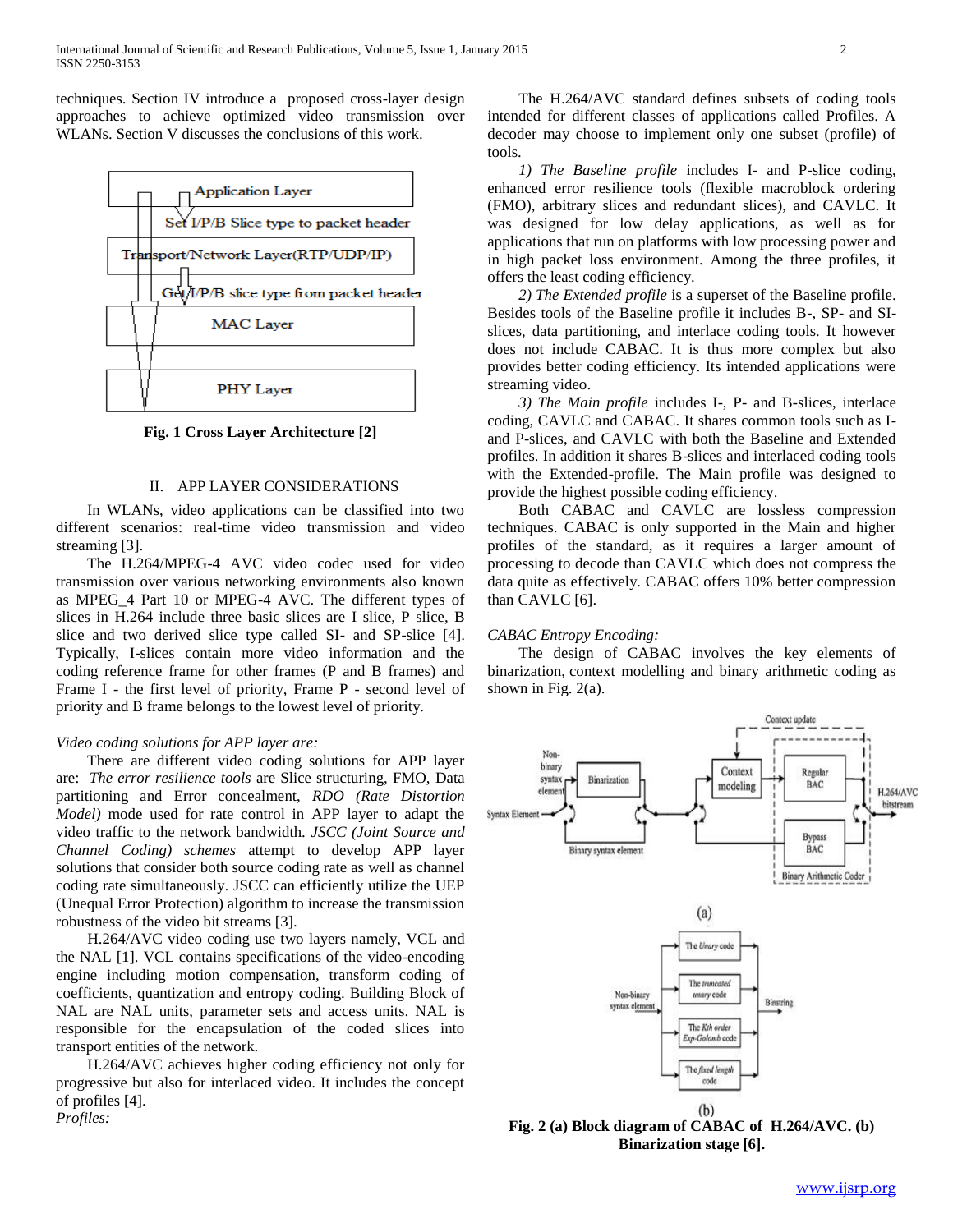#### *1) Binarization***:**

 A binarization scheme defines a unique mapping of syntax element values to sequences of binary decisions, so-called *bins*, which can also be interpreted in terms of a binary code tree. It is done on non-binary syntax elements which are converted to binary form called binstring. There are four basic code trees for binarization steps. as shown in Fig. 2(b).

## *2) Coding-Mode Decision and Context Modeling:*

 By decomposing each syntax element value into a sequence of bins, further processing of each bin value in CABAC depends on the associated coding-mode decision which can be either chosen as the *regular* or the *bypass* mode. In the regular coding mode, each bin value is encoded by using the regular binary arithmetic-coding engine. In context modeling, model is selected based on previous encoded binstring which is generated in binarization stage.

## *3) Adaptive Binary Coding Engine:*

 The Arithmetic coding engine used is based on the probability of symbol to be coded. Complexity reduced by allowing a simpler coding mode called "Bypass mode".

## III. MAC LAYER CONSIDERATIONS

 The IEEE 802.11 MAC layer aims to provide access control functions to the wireless channel such as access coordination, frame retransmission and check sequence generation. By adjusting the MAC parameters dynamically according to varying channel conditions and delay considerations one can achieve the improvements in the video transmission.

 The objective of [7] is to investigate the effects of main parameters in a WLAN communication system, the effects of modulation modes at the physical layer, retry limits at the MAC layer and packet sizes at the application layer over the quality of media packet transmission. To maintain the delay as low as possible and high throughput, use lower retry limits in higher modulation modes, good channel condition with high SNR and in case of low SNR, lower modulation modes, higher retry limits, smaller packet size to achieve better performance.

 IEEE 802.11 DCF makes use of CSMA/CA as access method [8]. Before initiating a transmission, each station senses a medium. If the medium is idle, the node waits for DCF interframe space DIFS before transmitting. If medium is busy, the station defers its transmission and initiates a backoff timer to avoid collisions, Backoff time is determined by CW (contention window). As a collision occurs, the station has to double the contention window. In DCF, once a station finishes a transmission, it waits a DIFS (Distributed Interframe Space) time. The IEEE 802.11e replaces DCF and PCF standard with HCF. In HCF, two channel access methods are used: HCCA and EDCA. EDCA was designed to enhance the DCF mechanism that can support service differentiation among different classes of traffic. EDCA supports QoS by introducing AC. EDCA has four AC acts as an independent backoff entity, that support priority based service. The service differentiation between these access categories is achieved by setting different contention window values (CWmin, CWmax), AIFS. AC is a queue and each queue has different AIFS time, CW time and retry limit. A higher priority queue will be assigned shorter AIFS time and CW time [9].

 The IEEE 802.11 standard specifies four types of Interframe Spaces (IFS) utilized to define different priorities, namely Short Interframe Spaces (SIFS), Point Coordination IFS (PIFS), Distributed IFS (DIFS), and Arbitrary IFS (AIFS) as shown in Fig.3.

## *EDCA Collision:*

 Two types of collisions in the wireless channels are internal collision and external collision [10].

 *1) Internal collision:* When more than one EDCF in the same station count their backoff timers to zero and try to transmit at the same time it leads to a station like internal collision OR If two ACs finish their backoff at the same time in a station, then the station has an internal collision called virtual collision. To avoid such virtual collision a node selects one AC having the higher priority



**Fig. 3 Different IFS values in IEEE 802.11e EDCA**

 *2) External collision:* External collision occurs if backoff timers of the EDCFs at two or more stations reach zero at the same time and win access to the medium.

 Each AC within a station behaves like an individual virtual station: it contends for access to the medium and independently starts its backoff procedure after detecting the channel being idle for at least an AIFS period. When a collision occurs among different ACs within the same station, the higher priority AC is granted the opportunity to transmit, while the lower priority AC suffers from a virtual collision, similar to a real collision outside the station.

## *Different MAC-Layer Adaption Techniques:*

#### *A. Adaptation of Retry limit*

 Retry limit parameter of IEEE 802.11 standard directly effects on the packet reliability whereas other parameters mostly effect on packet delay. According to the IEEE Standard 802.11 MAC when a transmitted packet is not acknowledged properly retries can be performed and repeated until a certain limit is reached. Packets are dropped when they reach their retry limits. Retry is an efficient parameter to improve the reliability of the link. By varying the Retry limit value of the ACs, the QoS optimization- throughput stability and minimum delay is achieved. Advantage of EDCA is that, it fully utilizes the channel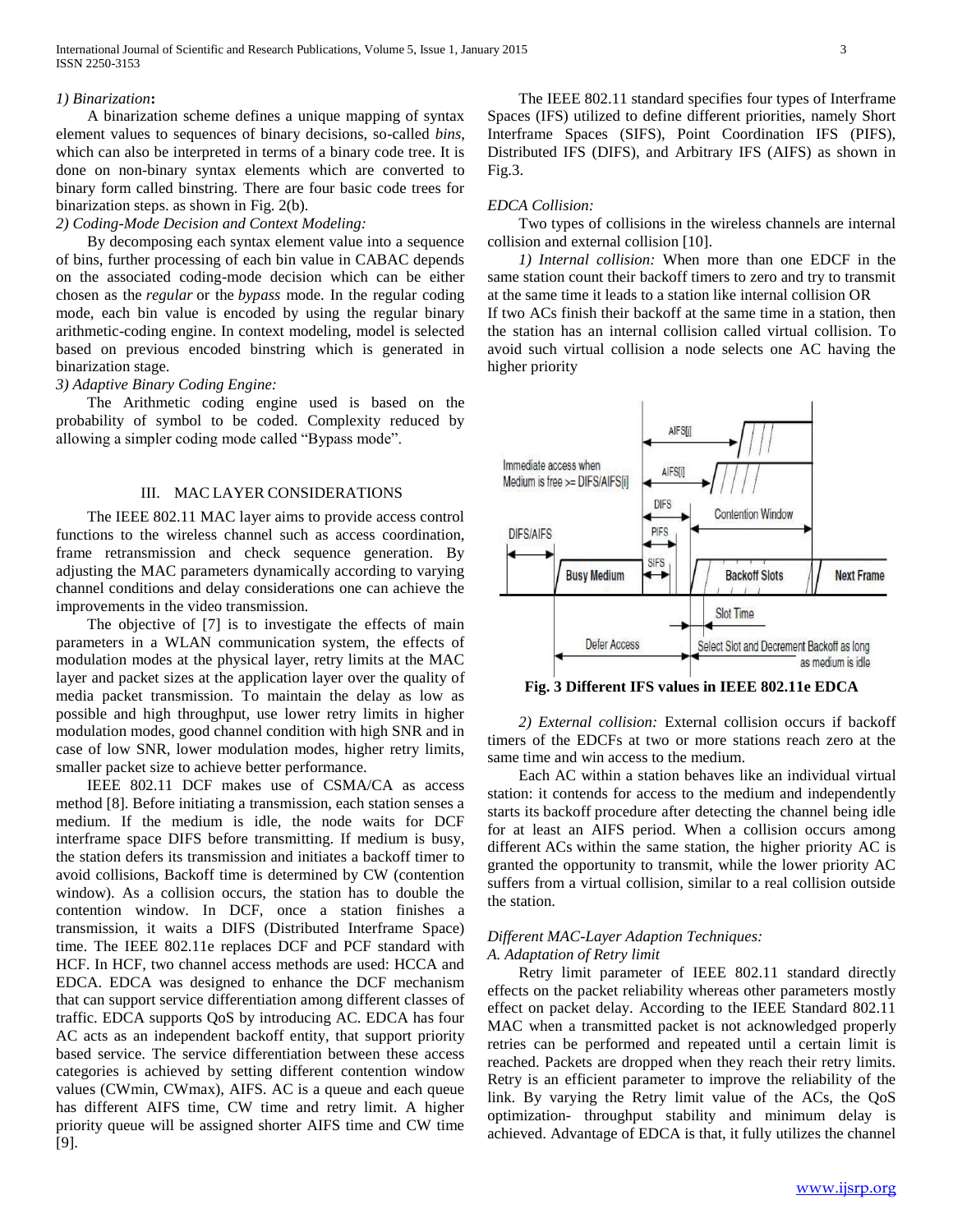bandwidth. By assigning a high value to the Retry limit, it gives the AC a high priority. There are different techniques to adapt the retry limit studied further.

 *1) Content-Aware Technique :* Chih -Ming Chen [1] has proposed cross layer content aware retry limit adaptation (CA-RLA) scheme for wireless video transmission over IEEE 802.11 WLAN where transmitter retrieves the side information associated with the video bit stream as well as estimates the client channel conditions according to the estimated channel state information (CSI) and actual estimated back-off waiting statistics.

 *2) Priority queuing :* The way a node manages delayed packets in its buffer, such as the order of receiving service or dropping, is called a queuing mechanism. PQ is referred to the type of service discipline in which multiple queues are maintained and associated with different priority levels. By combining the retry limit adaptation with priority queuing, performance of the transmitted video over WLANs is improved [11]. This technique uses the feedback from decoder side so it leads to delay which is not suitable for real time video transmission.

 *3) M/M/1 model :* The effect of delay constraint on the quality of received packets is analyzed by "expired-time packet discard rate" (Pex). In the retry-limit adaptation the optimum retry-limit is obtained in order to minimize the "total packet loss rate" (PT) by virtue of the fact that increasing retry-limit will decrease "packet link loss rate" (PL) and increases both Packet overflow drop rate (POV) and expired-time packet drop rates. In this scenario each packet may be lost either due to drop from the queue at the wireless access point or due to channel errors at the wireless link. Packet dropping from the queue in turn can take place when the number of packets in the queue exceeds the buffer length or some packets become expired [12]. This technique is good which increases the throughput as it adapts the retry limit according to total packet loss rate and expired time packet discard rate. For real time video transmission the total packet loss rate can be calculated with the help of estimated CSI from the receiver.

 *4) Adaption of contention window, backoff timer/counter, AIFS in both DCF and EDCA:* When the channel is sensed idle the transmission begins otherwise the station executes a backoff procedure after waiting a period of AIFS [AC]. The backoff mechanism of EDCA is different from the DCF. The EDCA is selected from[1,CW], instead of [0,CW −1] as the DCF. If two ACs finish their backoff at the same time in a station, then the station has an internal collision called virtual collision. To avoid such virtual collision a node selects one AC having the higher priority. In [13], CW is adjusted based on number of collisions. Both DCF and EDCA use random contention window to determine bakeoff intervals. Once a transmission is failed, it results in a larger contention window. This may cause two problems. First, video packets are still transmitting while deadlines were due. This will waste network bandwidth in transmitting invalid packets. Second, I-slice is the most critical slice for P/B-slice to refer to. As the number of stations increases, the number of collisions, average delay time and packet loss rate increase [2]

## IV. PROPOSED CROSS LAYER DEIGN AND **OPTIMIZATION**

 A layered architecture is the cross-layer optimization approach, which refers to protocol design by exploiting the dependence between protocol layers to obtain a better system performance. In cross layer technique, instead of considering a layer as a completely independent functional entity, information can be shared among layers in both senses: upper to lower layers and lower to upper layers. This information exchange can be used to optimize the overall performance of the system in a holistic way, by adapting the protocols functionalities in the presence of changing networking conditions. To support the varying Quality-of-Service (QoS) requirements of emerging applications, a new standard IEEE 802.11e has been specified. Consequently, several advanced mechanisms were proposed based on 802.11e to support multimedia transmissions and in particular video transmission quality. Most of the proposed mechanisms improved the performance by adjusting the operation of 802.11e MAC, such as Contention Window size, TXOP limit and data transmission rate.

 The proposed Top-Down cross-layer design involves the mapping of H.264 video slices (packets) to appropriate access categories of IEEE 802.11e according to their information significance as shown in Fig. 4.



**Fig. 4 Cross Layer Mechanism [14]**

 Various cross layer approaches for video transport over wireless network to achieve QoS are summarized as follows [2].

 *1. Top-down approach* relies on the higher layer to optimize their parameters and the parameters of their next lower layer in top-down manner.

 *2. Bottom-up approach* lets the lower layers insulate from the higher layers from losses and bandwidth variations.

 *3. Application-centric approach* uses either top-down or bottom-up approach to allow the application layer optimizing the lower layer parameters on at a time. However, due to the slower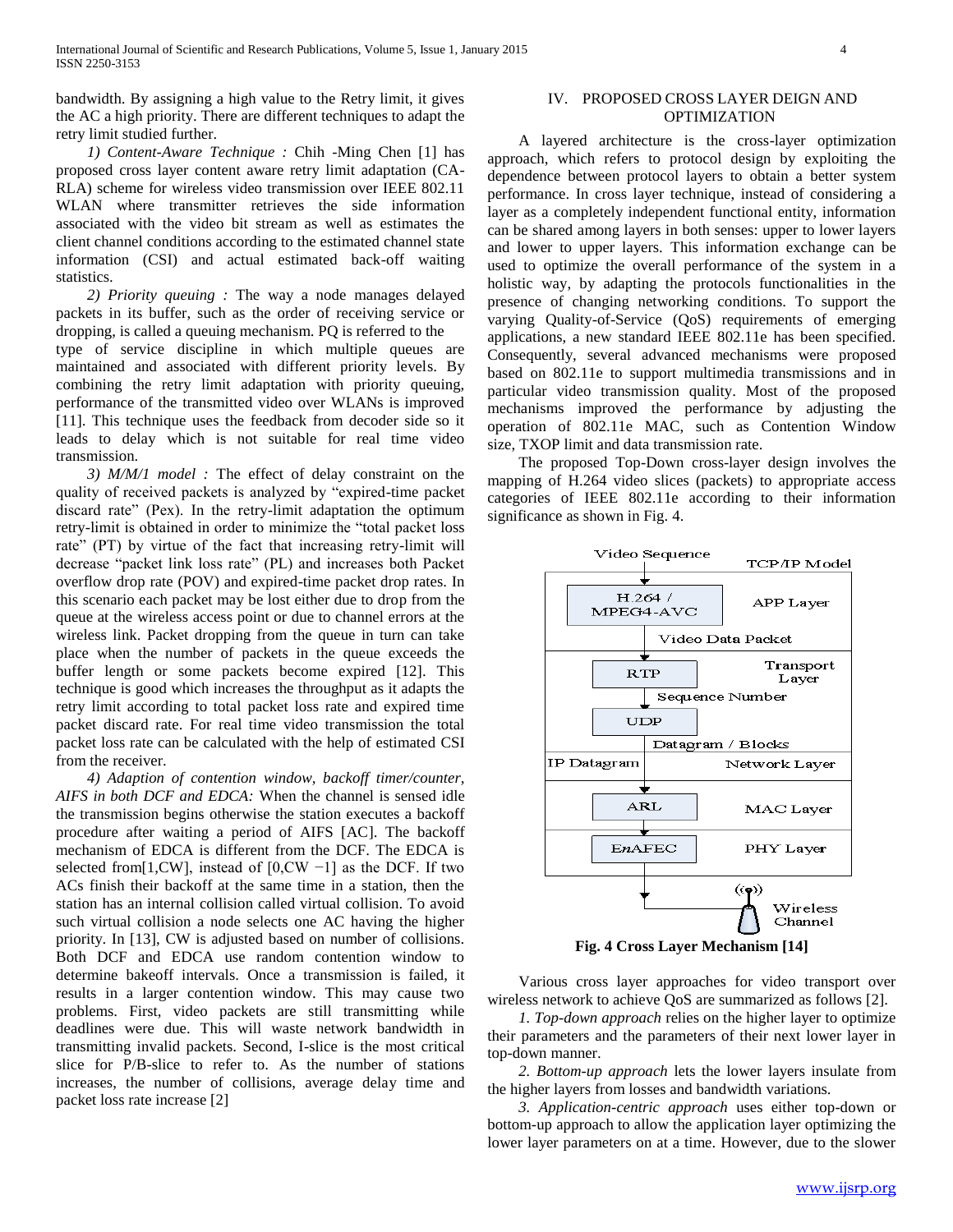International Journal of Scientific and Research Publications, Volume 5, Issue 1, January 2015 5 ISSN 2250-3153

timescales in application layer opration, this approach may not be optimal at all time.

 *4. MAC-centric approach*, passing the traffic information and requirements from the application layer to the MAC layer to optimize the transmission.

 *5. Integrated approach* mixes and matches the above approaches to provide the a combined strategy for cross-layer QoS design

 Main parameters in a WLAN communication system with following attributes are:

• Network: A packet based ad-hoc network

- Channel: wireless LAN.
- Target layers: MAC and APP.

• Target parameters: retransmission limit and contention at MAC

Layer and packet size at APP Layer.

• Assessment quantities: Delay and throughput.

 *QoS mapping algorithm for video over IEEE 802.11e EDCA Static Mapping:* 

 Static mapping algorithm, based on the traffic specification of IEEE 802.11e EDCA, and encoded H.264 video data is allocated into different precedence AC queues according to the video coding significance. However, the mapping is static and not adaptive. When the network load is light, the video data which is mapped to lower priority AC will result in unnecessary transmission delays and packet losses [14].

#### *Dynamic Mapping/802.11e:*

 In adaptive cross layer mapping algorithm, MPEG-4 video packets are dynamically mapped to the appropriate AC based on both the significance of the video data and the network traffic load. By exploiting the cross-layer mapping approach, we could prioritize the transmission of essential video data and improves the queue space utilization.

 The proposed framework is based on three steps as: In the first step, the information of I/P/B slice type through cross layer is retrieved. This retrieved information is used for testing in IEEE 802.11e is a single-video multi-level queue methods in the second step. In the third step the mapping of H.264 video slices/packets to appropriate AC of IEEE 802.11e according to their information significance. Compared with IEEE 802.11 single queue, IEEE 802.11e priority multi-level queue is able to enhance bandwidth utilization as shown in Fig. 5. Each AC has its own buffered queue and behaves as an independent backoff entity. The priority among ACs is then determined by AC-specific parameters, called the EDCA parameter set. The EDCA parameter set includes minimum Contention Window size (CWmin), maximum Contention Window size (CWmax), Arbitration Inter Frame Space (AIFS), and Transmission Opportunity limit (TXOPlimit). The AC with the smallest AIFS has the highest priority, and a station needs to defer for its corresponding AIFS interval. The smaller the parameter values (such as AIFS, CWmin and CWmax) the greater the probability of gaining access to the medium.



**Fig. 5 Priority based AC's (i.e Single video multi-level queue )** *Simulation topology*

 To evaluate the performance of proposed cross-layer mapping algorithm, simulation conducted using a widely adopted network simulator NS-2, and integrated with EvalVid as shown in Fig. 6.



## **Fig. 6 operation flow of myEvalvid – NT for H.264/AVC.**  *Operation flow of myEvalvid – NT for H.264/AVC [9]:*

 1. Encode raw YUV video file into H.264/AVC format using JM.

 2. Parse the H.264/AVC video file into traffic trace file which contains packet id, send time and packet size used for NS2.

 3. After simulation, NS2 generates sender and receiver trace file.

 4. Sender file contains packet id, order and send time. Receiver file contains packet id, order and receive time.

 5. Calculate packet loss rate, delay time, jitter and throughput using trace file.

 6. Reconstruct erroneous H.264 video file using trace file and Error Inserter.

 7. Decode H.264/AVC video file into fixed YUV video using JM.

**.**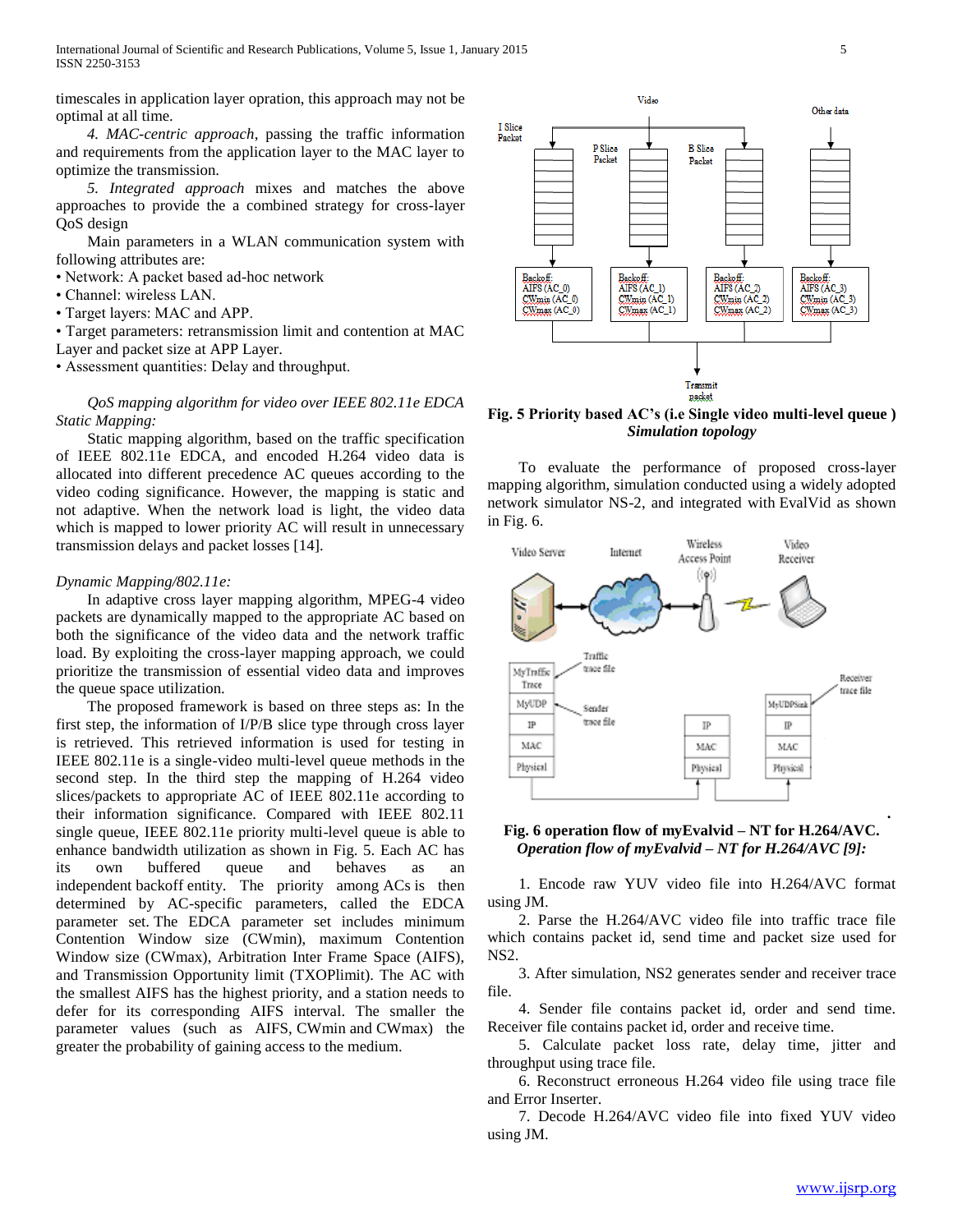8. Compare video quality between raw and fixed YUV videos in terms of PSNR.

 The video sources can be used in the simulation are YUV CIF (352  $\times$  288) i.e Football and YUV QCIF (176  $\times$  144) i.e Foreman. Foreman cantains 400 video frames fragmented into packets before transmission and maximum transmitted packet size over the simulated network is 1000 bytes. Table II and III shows the number of video frames and the packets of the video source Foreman.

**TABLE II The amounts of video frames of the video source**

| Video   | Format   Frame Number   Total |     |                     |     |
|---------|-------------------------------|-----|---------------------|-----|
| Foreman | <b>OCIF</b>                   |     |                     |     |
|         |                               | -89 | $\vert$ 266 $\vert$ | 400 |

**TABLE III The amounts of packets of the video sources**

| Video   | Format   Packet Number |  | Total |     |     |
|---------|------------------------|--|-------|-----|-----|
| Foreman | <b>OCIF</b>            |  |       |     |     |
|         |                        |  | 149   | 273 | 659 |

 There are two kinds of scenario in the simulations for evaluating the video transmission performance:

**Scenario 1:** in this case only video stream is transmitted from the video sender node to the video receiver node. In this scenario, the performance evaluation focused on the queue space utilization by witnessing the queue length variation of each AC.

**Scenario** 2: in this case we used light and heavy loading cases, including different loads of voice traffic (64k, in AC [3]), CBR (in AC  $[1]$ ), and TCP (in AC  $[0]$ ) and video in AC $[2]$ . Traffic flows were randomly generated and transmitted over the entire simulation environment. In this scenario, analyzes the received video quality to evaluate the efficacy of proposed scheme under various network loading conditions.

 The parameter settings of the proposed mapping algorithm are specified as follows: the threshold\_low value of queue length is ten packets; the threshold\_high value of queue length is forty packets; the downward mapping probability, prob\_TYPE, for the 1 frame is 0, for P frame is 0.6, and for B frame is 0.9. The queue sizes of all ACs are limited to a maximum of fifty packets.

## *Queue space utilization of mapping algorithms*

 There are five parameters of the simulation. The first is the choice of mapping algorithm (0: IEEE 802.11e/dynamic mapping). The follow four mean the numbers of traffic flows of AC[3], AC[2], AC[1], and AC[0]. In the simulation, for light load, video flows to transmit in IEEE 802.11e network with other traffic. Then, a new file (queuelength\_choice\_0\_voice\_5\_video\_1\_FTP\_1\_CBR\_1.txt) is created. This file is the trace of the queue length. First field is the time stamp. The next four steps are the queue length of AC [3], AC[2], AC[1], and AC[0]. Fig. 9 shows the variation of queue length. Dynamic mapping algorithms use three queues (AC[2], AC[1], AC[0]) to transmit video packet, as showed in Fig. 9. The dynamic mapping provides better utilization of high priority queue than static mapping [14].



**Adaptive/Dynamic/802.11e EDCA Mapping**

 The fraction of decodable frame rate, in standard MPEG encoders generate three distinct types of frames, namely I, P, and B frames. Due to the hierarchical structure of MPEG, I frames are more important than P frames, and in turn P frames are more important than B frames. Therefore, a frame is considered decodable if, and only if, all the fragmented packets of this frame and the other packets that this frame depends on are completely received. Thus, the decodable frame rate (Q) is defined as the number of decodable frames over the total number of frames sent by a video source. The larger the Q value, the better the video quality perceived by the end user.

 By comparing the traces of sending and receiving, we can find the loss of packet and video frame. Moreover, the video quality is also evaluated by the Decodable Frame Rate (Q). The result shown in Table V that the total number of loss video frame is 0 and the Decodable Frame Rate is 1.00 for dynamic mapping i.e 802.11e EDCA.

 PSNR is one of the most widespread objective metrics to assess the application-level QoS of video transmissions. PSNR measures the error between a reconstructed image and the original one.

 MOS is a subjective metric to measure digital video quality at the application level. This metric of the human quality impression is usually given on a scale that ranges from 1 (worst) to 5 (best). In this framework, the PSNR of every single frame can be approximated to the MOS scale using the mapping shown in Table IV

#### **TABLE IV Possible PSNR to MOS conversion [3]**

| $PSNR$ (dB) | MOS           |
|-------------|---------------|
| >37         | 5 (Excellent) |
| 31-37       | 4 (Good)      |
| $25 - 31$   | $3$ (Fair)    |
| $20 - 25$   | 2 (Poor)      |
|             | 1 (Bad)       |